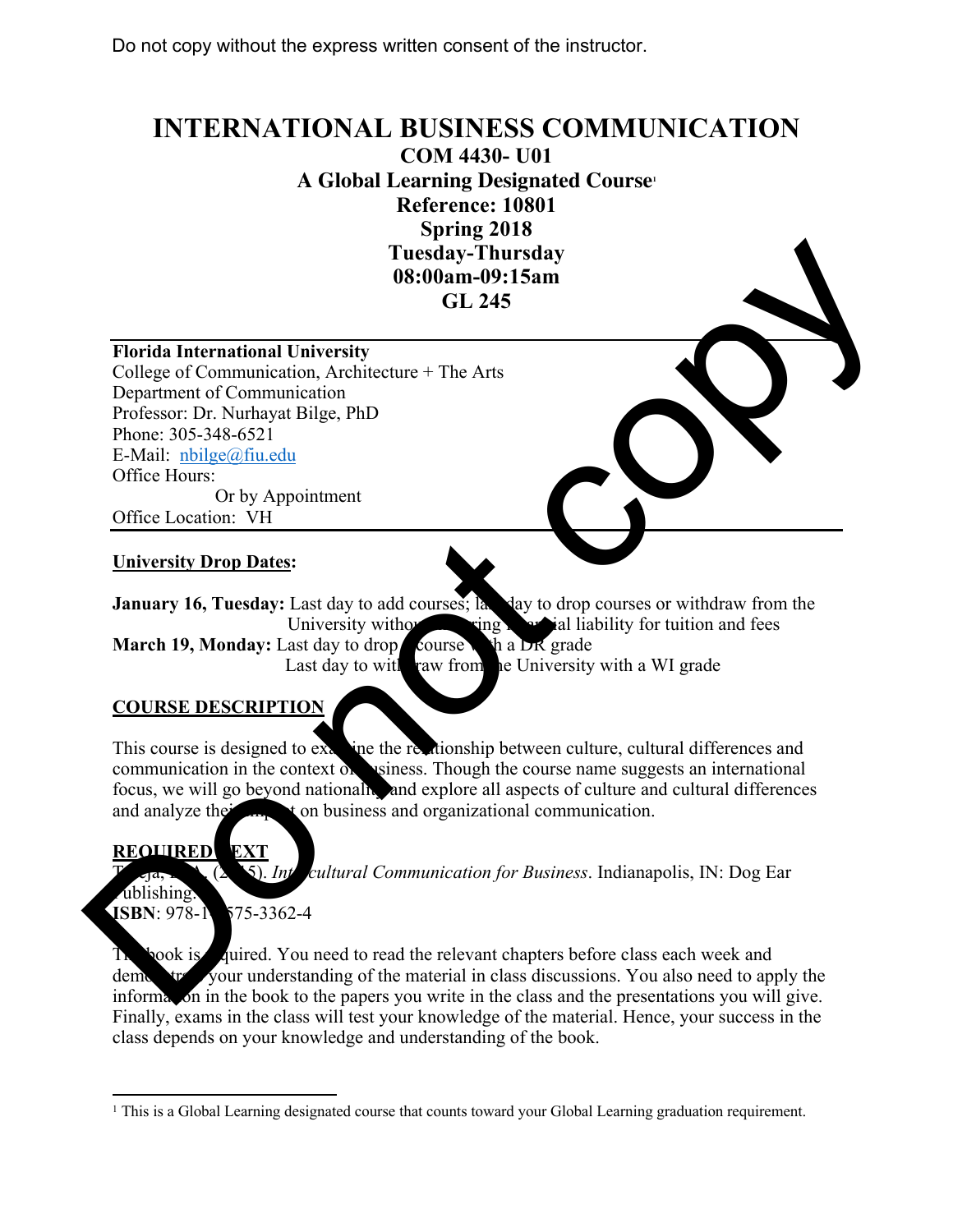## **COURSE OBJECTIVES:**

- Gain a thorough understanding of culture and cultural differences
- Examine the relationship between intercultural communication and business
- Explore intercultural communication in different contexts related to business and organizations
- Critically analyze your own cultural perceptions and their influence on your communication interactions

Global Learning Outcomes:

- Show an awareness of the differences and similarities of cultural expectations and value as well as the dynamics of their interaction, as they form the context  $f_{\text{c}}$  contemporary international business. (Global Awareness)
- Develop and deliver an effective presentation of a case study of the ways real-orld international business problem or situation required sensitivity to local, international and intercultural understandings (Global Perspective).
- Participate in the collaborative development of a project demonstrating ultural understanding and application of culture-appropriate business strategies incorporating the insights of global, international, and intercultural a  $\blacksquare$  areness and perspective you gained (Global Engagement).

## **INSTRUCTOR EXPECTATIONS AND PCL VES**

# **ACA MILL NTL JTY**<br>tegri was ado ed by the Stu

This Code of Academic Integrity was adopted by the Student Government Association on November 28, 2001 and reflects the values articulated in the Student Code of Standards. Florida International University is a community dependent to generating and imparting knowledge through excellent teaching and research the rigorous and respectful exchange of ideas, and through excellent teaching and research the rigorous and respectful exchange of ideas, and community service. All study is should spect the right of others to have an equitable  $\epsilon$  should spect the right of others to have an equitable opportunity to learn and honest to demonstrate the quality of their learning. Therefore, all students are expected to adhere to standard of academic conduct, which demonstrates respect for themselves, their fellow students, and the educational mission of Florida International University. Critically analyze your own cultural perceptions and their influence on your<br>
subcommunication interactions.<br>
Show an awereass of the differences and similarities of cultural excessions as well as the dynamics of their int

### **Pledge**

## **As Separately** dent of this university:

 $\sqrt{11}$  be herest in  $\frac{1}{2}$  academic endeavors.

I will not represent someone else's work as my own.

Will not cheating nor will I aid in another's cheating.

students are deemed by the University to understand that if they are found responsible for academic model misconduct, they will be subject to the Academic Misconduct procedures and sanctively as outlined in the Student Handbook.

**SOURCE**: http://undergrad.fiu.edu/academic-misconduct/pdfs/code-of-academic-integrity.pdf **For more information**, visit:

http://undergrad.fiu.edu/academic-misconduct/pdfs/undergraduate-academic-misconductfinal.pdf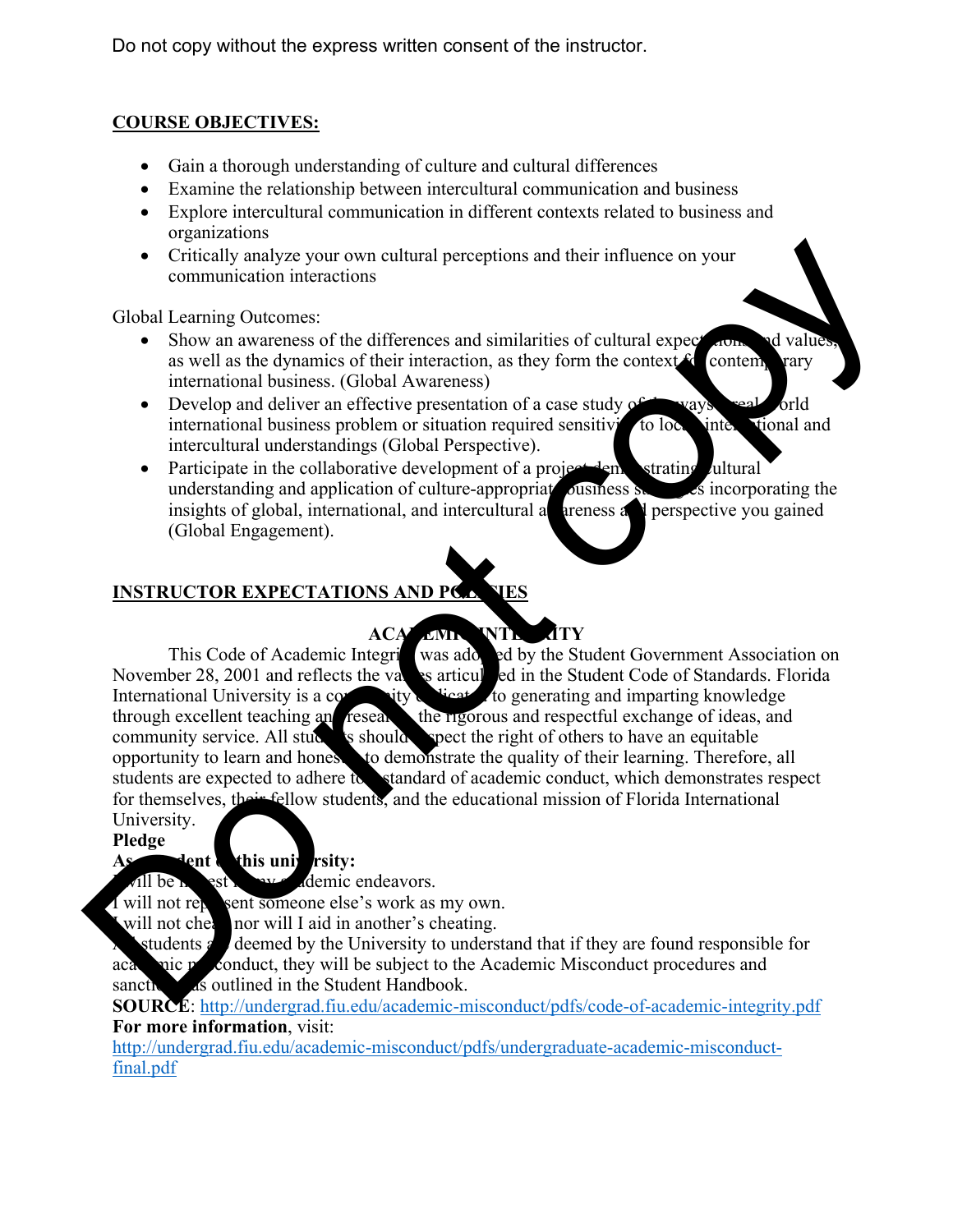## **WRITING ASSIGNMENTS' MINIMUM GRADE POLICY, TURNITIN.COM, AND GRADEMARK**

All written assignments must be submitted to the Turnitin link on Blackboard by the posted deadline. Assignments submitted by any other means or after the deadline will not be accepted and evaluated without proper supporting documentation.

Once your assignment has been uploaded successfully to Blackboard, you will receive a confirmation receipt. Please keep this confirmation number for future reference. Within a few hours your assignment will be assigned an originality/similarity percentage. The written comments on your assignment are accessible using the GradeMark function within the link on Blackboard.

#### **FLORIDA INTERNATIONAL UNIVERSITY STUDENT CODE OF STANDARDS**

A University is a learning community following a tradition more than  $1,000$  and  $\epsilon$  Florida International University is such a community dedicated to generating and imparting knowledge through excellent teaching and research, the rigorous and respectively hange  $\vec{f}$  ideas, and community service. As a member of this community:

- $\bullet$  I will respect the tradition of academic inquiry, the university rules of conduct, and its mission.
- I will respect the opinions and differences of all members of the FIU community.
- I will practice civility and demonstrate duct that reflects the values of the institution.
- I will be diligent and honest in my personal and academic endeavors.

The FIU Student Handbook outlines the Student space of Conduct regarding students with disruptive behavior.

Website: www.fiu.edu/~sccr/ocs/disruptive\_brochure.doc

## POLICY FOR **ASSIGNING AN INCOMPLETE "I" GRADE**

An incomplete grade is a temporary symbol given for work not completed because of serious interruption not caused by the student's own negligence. An incomplete must be made up as quickly as possible,  $\bullet$  go later than two consecutive semesters after the initial taking of the course or it will automate ally default to an "F" or the grade that the student earned in the course. There is no extension of  $\epsilon$  two-semester deadline. The student must not register again for the  $\alpha$  set the incomplete. Students who have incomplete grades on their records must emove the omplete by the end of the fourth week of the term in which they plan to graduate. Failure to do will result in a cancellation of graduation. One your assignment has been uploaded successfully to Blackboard, you will receive a signment will be assigned an originality similarity percence. Within a Fe<br>bours, you was ignment will be assigned an originality similari

Incompletes are awarded only if the student has completed most of the course work. If a student misses a shiftcant portion of the course work, he/she should drop the course. If the drop period has ended, the student may petition for a withdrawal—this requires the student to un-enroll in all of their courses for that semester.

Incompletes are not to be used because a student took on too many credits and they cannot complete everything that is now required of them.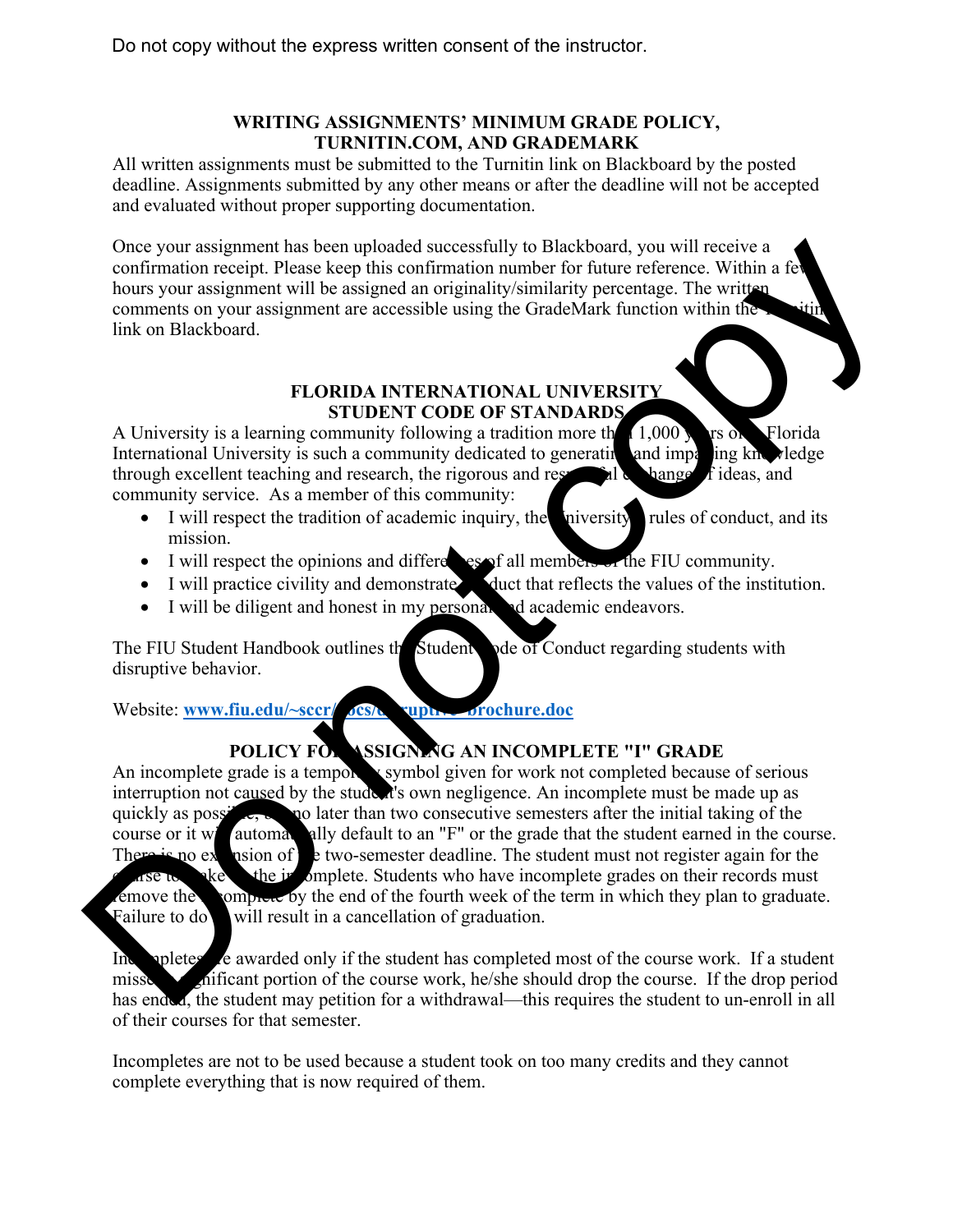In such cases where the course instructor determines that it appropriate to award a student a grade of "I" (incomplete) the following steps must be followed.

Using an Official University Form the course instructor will report the following:

1. The grade earned by the student to date

2. The missing work and the percentage of the final grade it represents (this requires the details of the specific missing assignment)

3. The date the instructor expects the missing work to be submitted or in the case of an examination made up

- 4. The justification for awarding the grade of "I"
- 5. Have the student sign the form

6. Submit this form to the Department Chair and Dean and maintain a copy for instructor records and provide a copy for the student

7. Upon satisfying the requirements for a grade the instructor will sign off on  $\mathbf h$  form and attach it to the change of grade form she or he will submit.

## **RELIGIOUS HOLIDA**

The University's policy on religious holy days as stated in  $t$  e University Catalog and Student Handbook will be followed in this class. Any student may quest to excused from class to observe a religious holy day of his or her faith.

## **SEXUAL HARAMENT POLICY**

Please refer to the University Policy on Sexual Harassment. http://hr.fiu.edu/index.php?name=sexual\_harasment

## **STUDENTS WITH DISABILITIES:**

The Americans with Disabilities Act  $(A, A)$  is a federal antidiscrimination statute that provides comprehensive civil rights property for solution with disabilities. One element of this comprehensive civil rights protection for persons with disabilities. One element of this legislation requires that all  $\alpha$  lified students with documented disabilities be guaranteed a learning environment that provides for responsible accommodation of their disabilities. If you believe you have a disability requiring an accommodation please contact the Disability Resource Center. University Park Campus, GC 190, Voice: (305) 348-3532, TTY: (305) 348-3852 Email: drcupgl@ the desiries of the specific missing assignment)<br>
The date the instructor expects the missing work to be submitted or in the case of an<br>
examination make up<br>
5. The substitution for a warding the grade of <sup>1</sup><sup>1</sup><br>
5. Each t

## **UNIVERSITY LEARNING CENTER**

university rest arces available to you is the University Learning Center. The center is  $t$  are to assist you in all your learning needs. They offer tutoring, support for writing papers, studying for ur classes, and preparing for your exams. They also offer online support. I urge ou to utilize is resource, which is available to all FIU students. You can find more information p://learningcenter.fiu.edu or GL 120 (305) 348-2441 on the main campus or ACI 160 (305) 919-5927 the Biscayne Bay campus.

## **CLASSROOM ETHICS**

This class will be based on discussion and interaction between students. Different opinions and perspectives are encouraged. I want this classroom to be a space where you can all safely voice your ideas and opinions. To provide such an environment, the students are expected to show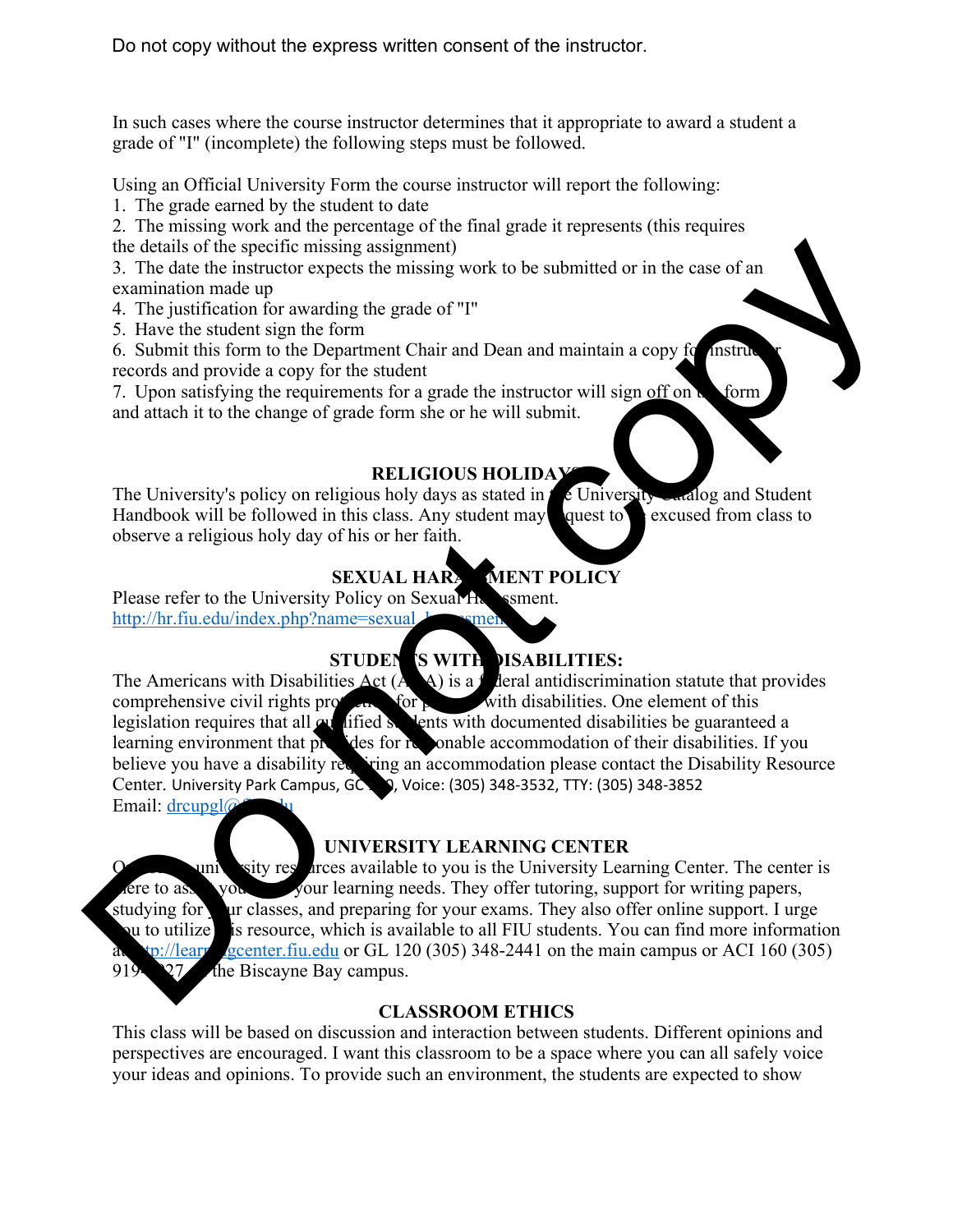each other respect. Differences of opinions, beliefs, and ideas will be discussed in a nonjudgmental, respectful, and open manner. Profanity is unacceptable.

As for cell phones, ipads, and other electronic equipment... Please turn them all off or the very least make sure they are silent. When you are in the classroom, I expect you to be in the classroom mentally as well, which means no text messaging or playing games. If you wish to use your laptop for taking notes, you may do so as long as your wireless connection is disabled.

#### **COURSEWORK:**

In this course, you will be evaluated on your participation and performance on a number assignments. All assignments require studying and applying the knowledge in  $t<sub>k</sub>$ Therefore, you need to purchase your required book and start studying it as some as seemster starts. You are responsible for keeping up with the readings. Our course is  $\mathbf{b}$  d on class discussions. I will not be lecturing the book. The book is one resource for you,  $\mathcal{A}$  I am nother. Hence, repeating what's in the book will not do you service. I will take what is in build upon it through discussions and analysis of examples and appleations  $\alpha$  information. In other words, the book provides you with information, after which, we apply create thinking in the classroom and transform information to knowledge.

## **ATTENDANCE AND PARTICIPATION:**

Attendance is crucial in this class. Our exploration of the subject depends on our class discussions. You will learn from each other as much as you which if from the material and me.<br>As college students, you need to develop the call thinking skills that will allow you to analyze As college students, you need to develop the c. what you learn and apply it to your lives. The foundation of the class is discussion and interaction between you and your classmates. Therefore, attendance is a vital part of the class. You are expected to come to each class and be on time. Attendance will be taken randomly throughout the semester. If you come to class late or leave early, you will be marked as absent.<br>Attendance alone is insufficient for creating a vivion and effective classroom setting. For that, you Attendance alone is insufficient for creating a vivid and effective classroom setting. For that, you need to show great participation. You need to be material, but also you are questioning and analyzing be material, but also you are questioning and analyzing the concepts. Please take not be that I select you to come to class having read the material. your laptop for taking notes, you may do so as long as your wireless connection is disabled<br>
COURSENVOIRE:<br>
This course, you will be cvaluated on your participation and performance on a number<br>signments: All assembles for

*Global Learning Outcome:* Your sticipation in the class will help develop your global awareness, perspectively and engagement. You will learn from one another about different cultural practices and  $\alpha$  it tities. You will gain a different perspective about culture and the world in general. The use of the states is and interaction with one another, you will learn to engage with the see culture and cultural perspectives are different than your own.

## **GROUP PREENTATIONS:**

 $\epsilon$  are the group video-presentations in the class. You will be working with the same group of students aroughout the semester and you will be assigned a cultural group for your projects. With each presentation, please turn in a page with the names of all group members and the sections for which they were responsible. This does not mean you will get individual grades; on the contrary, there will be a group grade. One cannot get a higher grade than their group members; however, if they did not pull their weight and did not perform as well as other group members, then their grade will be lower than the group grade.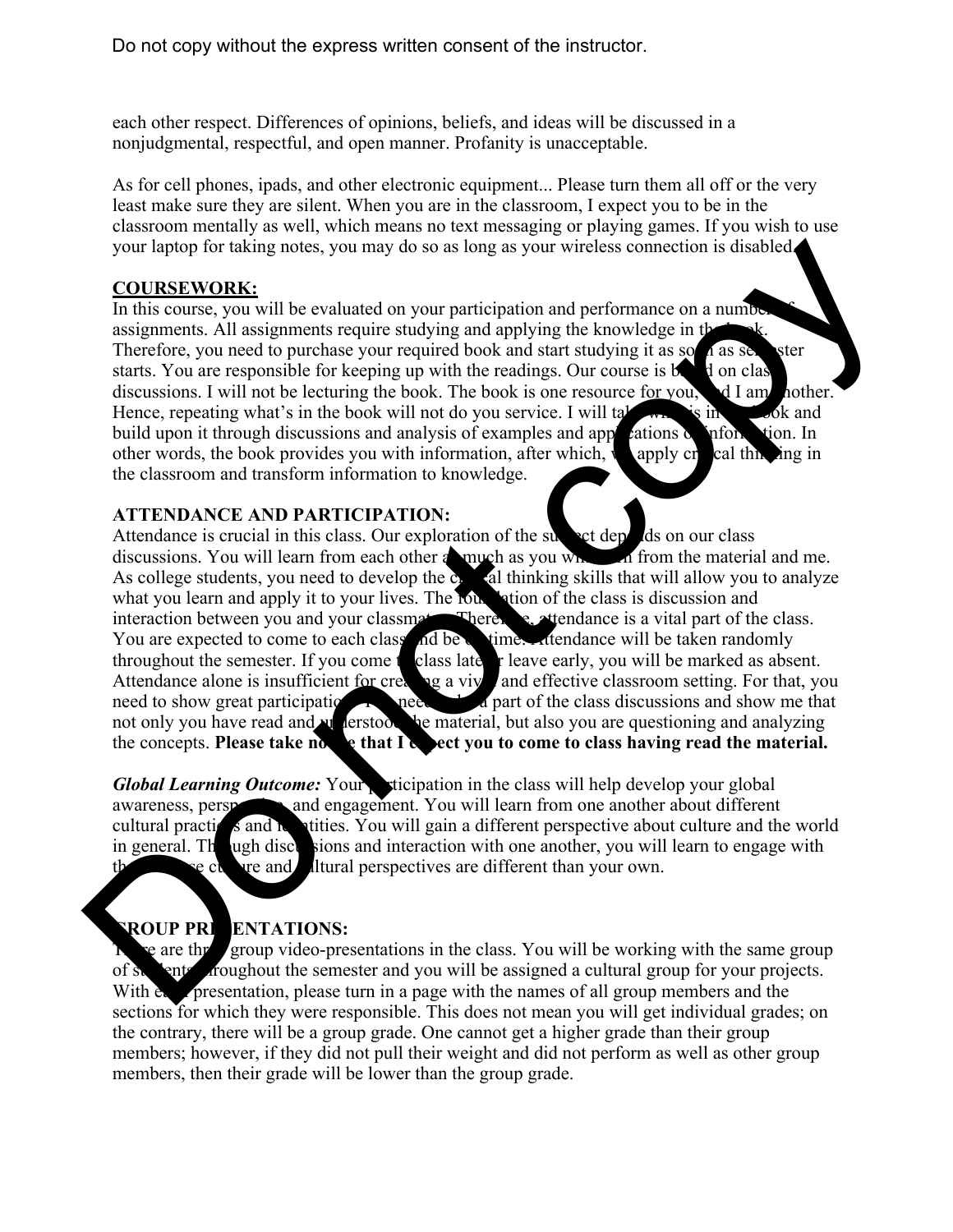*Global Learning Outcome:* This project aims to enhance your global awareness, perspective, and engagement. In order to succeed, you need to, first and foremost, understand your assigned country's culture thoroughly. Besides being aware of the country's culture, you also need to understand specific values, traditions, and perspectives. A part of the project is to help your classmates learn and understand your assigned country's culture, which you think will be unfamiliar to them. In order to determine what is and isn't familiar to your audience, you also need to analyze your audience's culture. You need to determine your audience's perspective you can help change and/or enhance that perspective. The project also gives you an opporture for global engagement, since you will be working with group members, whose culture and cultural understanding will be different than your own.

#### **Product Presentation:**

For this assignment, you and your group will choose a product, with which  $\sim$  will work through the semester. In this presentation, you will create a video focusing on  $\mathbf{v}$  in chosen product. In order to earn credit, you need to demonstrate a thorough  $\nu$ product, of the organizational culture the product entails, and of the roduct's reef. refers that also need to show how the product appeals to the American customer. Your presentation should exhibit creativity and knowledge regarding your chosen production  $\frac{1}{\sqrt{2}}$  and be about 5 minutes long, followed by a discussion/presentation of 5-1<sup>0</sup> minutes. However, please remember that quality surpasses quantity, and the content is far more uportant an length. You will also turn in a member participation assessment paper with this assignment, indicating the exact responsibilities and contributions of each member in the group. noted to analyze your and/enter is culture. You need to determine your randicme's perspective and properties for properties for given any operation for going emerges and or gradient since you will be working with group mem

#### **Cultural Assessment Presentation:**

Second part of your group project will be derstand a culture, to which your product will be introduced. Your group will be assigned a country however, you will determine who your target market within that country will be. Therefore, in the presentation you need to demonstrate a thorough understanding of the country, such is a signed to you; furthermore, you need to Nich is a signed to you; furthermore, you need to clearly define the cultural group, will be will be will be will be will be your target market, and articulate their cultural identity. The video should be bout 5 mutus long, followed by a discussion/presentation of judes long, followed by a discussion/presentation of 5-10 minutes. Once again, I was to remind you that quality far supersedes quantity. You will turn<br>in a member participation assessed that paper with this assignment also, indicating the exact ent paper with this assignment also, indicating the exact responsibilities and contributions seach member in the group.

### **Marketing Strategy Presentation:**

At the end of  $\epsilon$  semester you will present your completed marketing strategy of your chosen zout  $\lambda$  hosen cultural setting. This presentation will bridge your first two presentations: specifications of the product and the cultural identity of the target market. In order to earn credit, you need to the vour audience what your strategy is and why you think the steps you are your audience what your strategy is and why you think the steps you are soposing are, in your opinion, the best ways to market your product in that particular cultural  $sg.$  For the video part of the presentation, you may create a commercial, a short film, or any other case way of showing us a tangible example of your strategy. Aligned with the former present ons, the video should be about 5 minutes long, followed by a discussion/presentation of 5-10 minutes. You will, once again, turn in a member participation assessment paper with this assignment, indicating the exact responsibilities and contributions of each member in the group.

### **CASE STUDY:**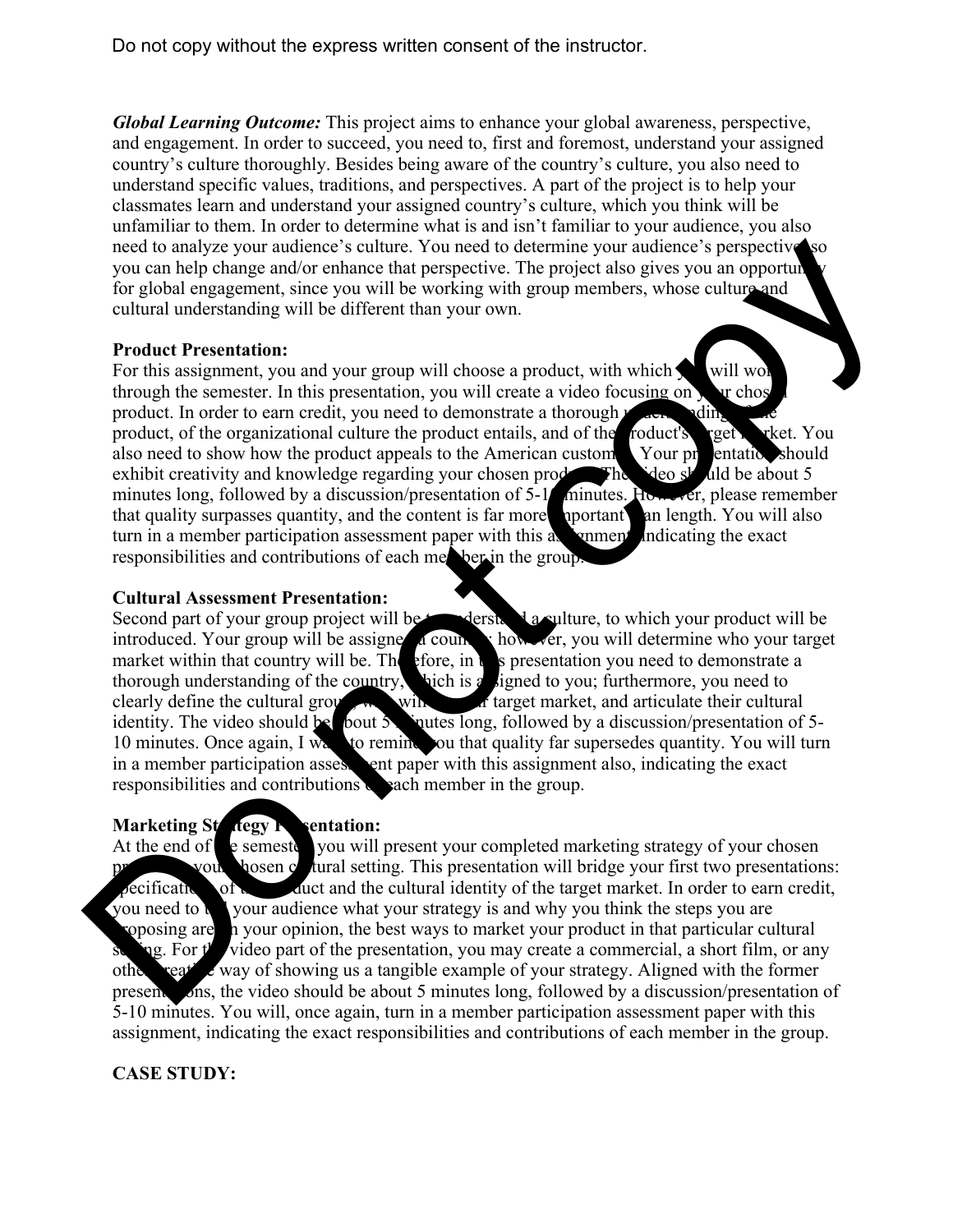This assignment is designed to help you understand application of concepts through real-life examples. This is an individual assignment, where you will write a two page-report exploring a case study and share it with your colleagues. The case study should exemplify an incident where cultural differences caused a conflict in the context of business. Your book provides examples and there are ample cases in the literature and news. You will choose one case, which demonstrates the issues and concepts we discuss in the course. You will explain the parties involved, conflict issues, and articulate the influence of culture and cultural differences on t causes, escalation, and management of the conflict.

There are 5 case-study dates throughout the semester. You will sign up for a day of your choid in the beginning of the semester. You will upload your report to Blackboard for the res class to read. The following class meeting will be dedicated to a class discussion the examples explored in these reports. Please note that these reports constitute the reading assignment for the class on the day of discussion.

*Global Learning Outcome:* This assignment will give you a chance to gain and demonstrate global awareness and perspective. You need to fully understand the cultural differences and perspectives in the examples you and your colleagues choose.

### **EXTRA CREDIT:**

You may earn extra credit in this course by engaging in intercultural activities and/or interactions. You may visit a cultural center, attend a cultural festival, or take part in any other cultural activity. During your visit, you need interact with some belonging to that culture and gain an insight. Afterwards, you will write out the event, the interaction you encountered, and what you learned as a result. You can submit to 4 extra credit works, each of which will earn you 5 points. involved, conflict issues, and anticulate the influence of culture and cultural differences on the masses, escalation, and management of the conflict.<br>There are S cases actualy dates throughout the semester. You will uploa

*Global Learning Outcome:* The extra edit work vill give you an opportunity for global engagement by attending cultural events set critics and by interacting with members of the specific cultural group regarding the vents/ $\alpha$  dies.

### **GRADING:**

Please pay at the requirements for the assignments. Satisfying all requirements of an signment does not entitle you to get an A for that assignment. Completing an assignment by  $N$ ling all *r* quirements translates to satisfactory work, which earns the student C grade, as per university  $\epsilon$  res. Completing all requirements and doing them well earns the student B grade. The grade A is reserved for work that is above and beyond.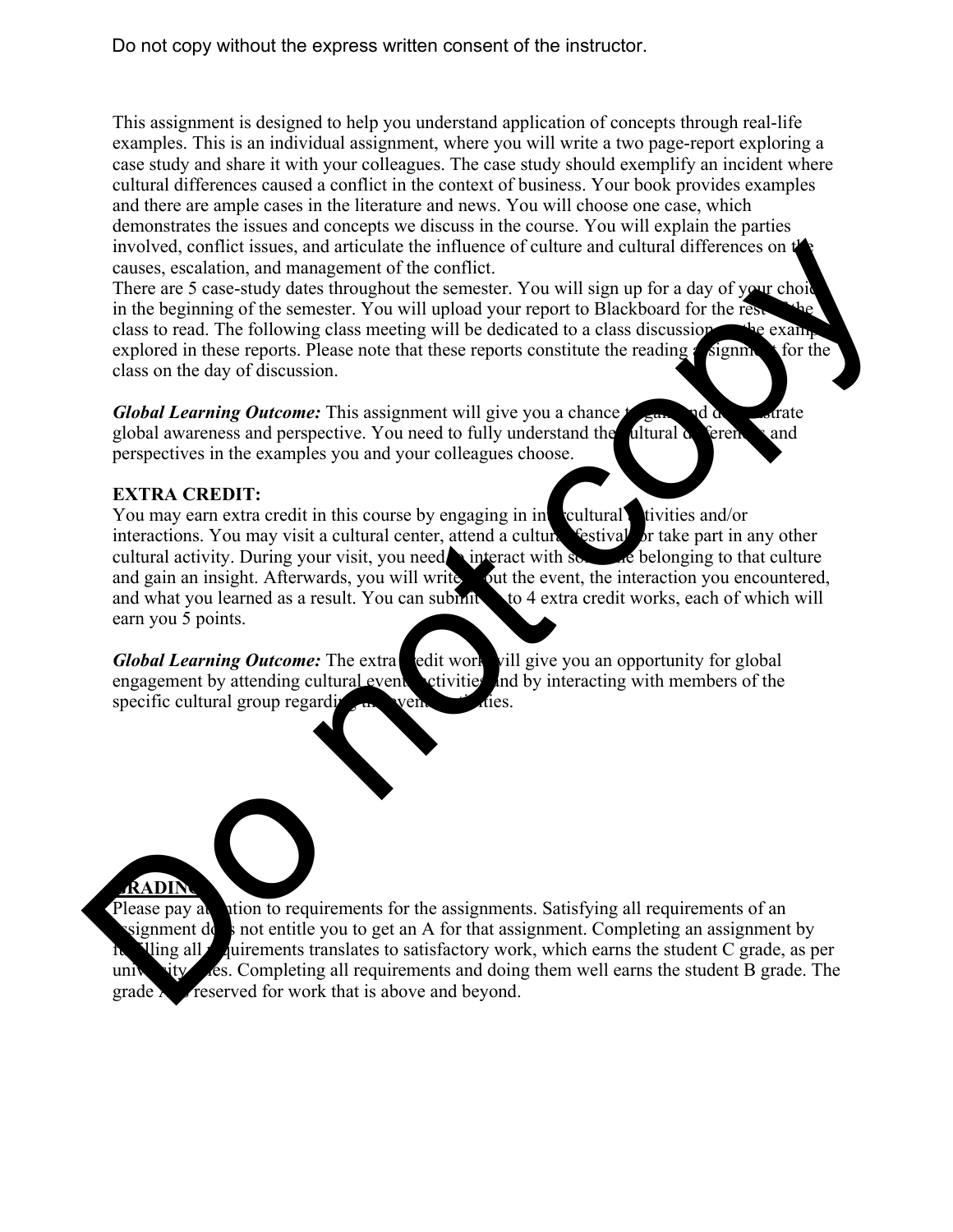Please make sure you follow your grades and know where you stand in class throughout the semester. It is your responsibility to know your grade. There will be opportunities for extra credit, however, please don't wait until the very end of the semester to notice that you may be in trouble.

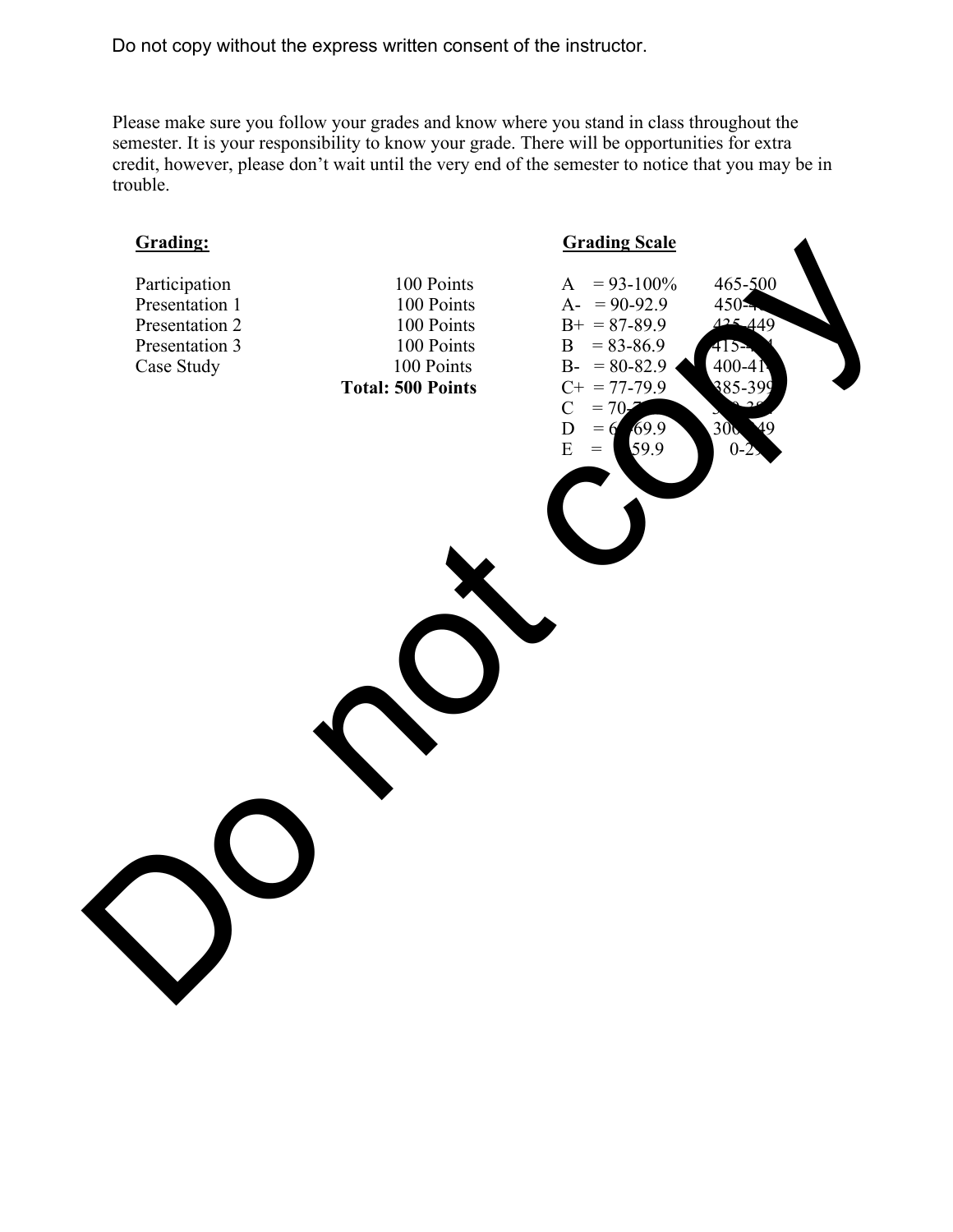| <b>DATE</b>  |                | <b>Class Agenda (Subject to Change)</b>                                                       | <b>Assignment</b>                                           |  |
|--------------|----------------|-----------------------------------------------------------------------------------------------|-------------------------------------------------------------|--|
| T            | 01/09          | Introduction to the course                                                                    |                                                             |  |
| <b>Th</b>    | 01/11          | Defining Intercultural Communication<br>Global Awareness and Perspective                      | Read Chapter 01                                             |  |
| T            | 01/16          | Defining Intercultural Communication<br>Global Awareness and Perspective                      | Read Chapter 01                                             |  |
| <b>Th</b>    | 01/18          | Group Presentation Information<br>Session<br>Global Awareness and Perspective                 | Groups will be form                                         |  |
| T            | 01/23          | <b>Group Presentation Workshop</b>                                                            | <b>Upload Cas</b><br>oard<br>ies t                          |  |
| Th           | 01/25          | <b>Case Studies Discussion</b><br><b>Global Awareness and Perspective</b>                     | <b>Studies</b><br><b>Read Ca</b><br><b>Black oard</b>       |  |
| T            | 01/30          | Cultural Differences and<br>Communication<br><b>Global Awareness and Perspective</b>          | ead Chapter 02                                              |  |
| Th           | 02/01          | <b>Cultural Differences and</b><br>Communication<br>Global Awareness and Perspe               | Read offer 02<br><b>Upload Case Studies to Blackboard</b>   |  |
| T            | 02/06          | <b>Case Studies Discussion</b><br>Global Awareness and<br>$\dot{\mathbf{v}}$ e<br>$\sqrt{sp}$ | <b>Read Case Studies on Blackboard</b>                      |  |
| Th           | 02/08          | <b>Group Presentations</b><br>Global Awareness, Pel pective, c d<br>Engagement                |                                                             |  |
| T            | 02/13          | <b>Group Prese tation</b><br>Global Awa ness, Persective, and<br><i>Engagement</i>            |                                                             |  |
| <b>Th</b>    | 02/15          | <b>Group Presenta</b><br>ns<br>Global Awareness, Perspective, and<br>znga <sub>s</sub> nent   |                                                             |  |
|              | $\mathbf{P}20$ | Culture d Identity in the Business<br>World<br>shall wareness and Perspective                 | Read Chapter 03                                             |  |
| Th           | 02/22          | Culture and Identity in the Business<br>World<br><b>Global Awareness and Perspective</b>      | Read Chapter 03<br><b>Upload Case Studies to Blackboard</b> |  |
| $\mathbf{T}$ | 2/2            | <b>Case Studies Discussion</b><br><b>Global Awareness and Perspective</b>                     | <b>Read Case Studies on Blackboard</b>                      |  |
|              | Th 03/01       | <b>Group Presentations</b><br>Global Awareness, Perspective, and<br>Engagement                |                                                             |  |
| T            | 03/06          | <b>Group Presentations</b>                                                                    |                                                             |  |